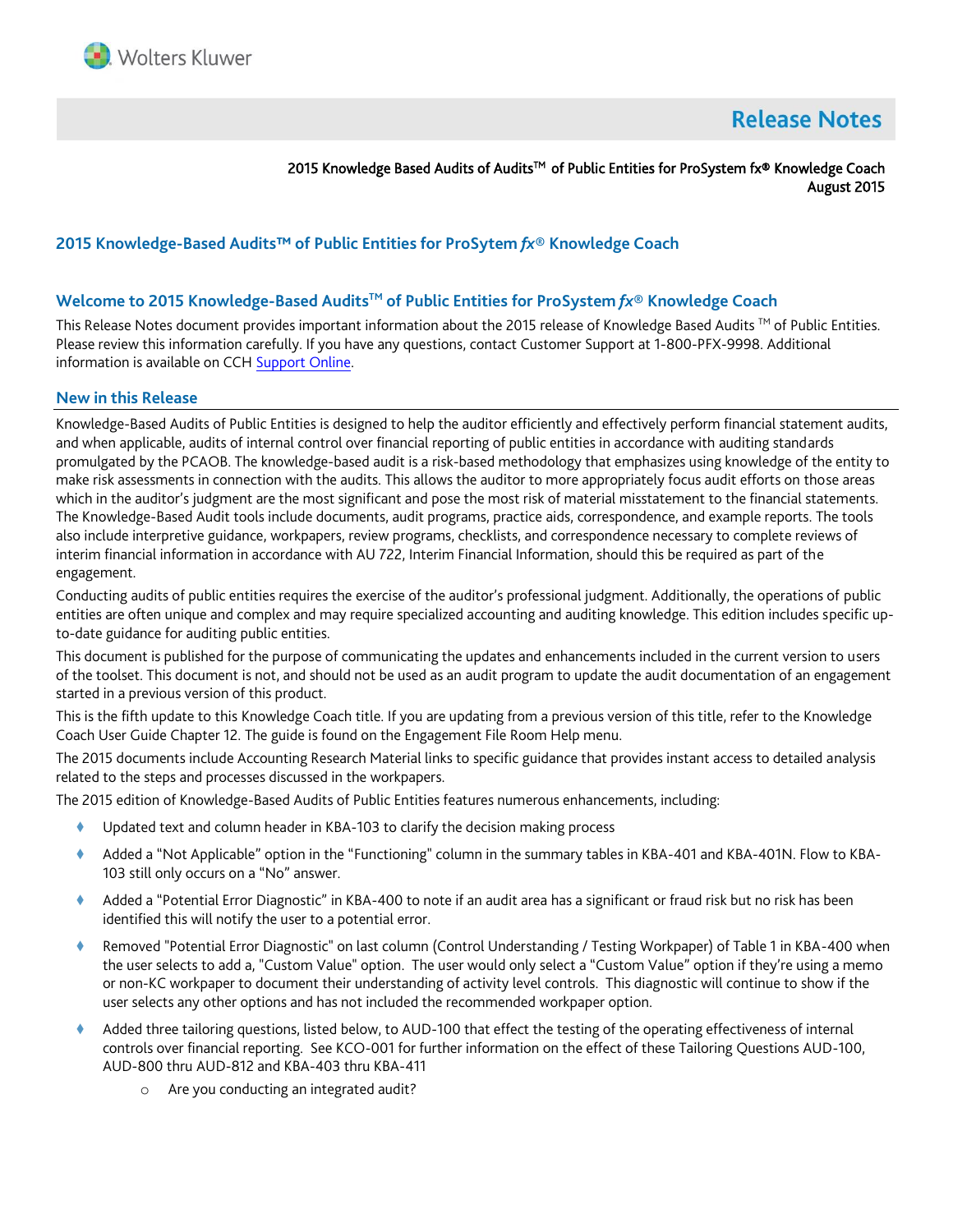- o Does the auditor intend to test the operating effectiveness of internal controls over financial reporting?
- o What audit areas, applicable to the engagement, will you be performing tests of the operating effectiveness of controls?

For more information on specific program enhancements, review the 2015 Public Entities Overview for Knowledge Coach Users available [here](http://support.cch.com/updates/KnowledgeCoach/pdf/guides_tab/2015%20Public%20Entities%20Title%20Overview%20for%20Knowledge%20Coach%20Users.pdf) or in the binder through the KCO-001 workpaper.

In addition, forms and practice aids throughout have been updated to include new examples and tips and, where applicable, to take into account:

New literature, standards, and developments, reflected in the following current audit and accounting guidance:

- PCAOB Auditing Standard No. 18 (AS-18), Related Parties, Amendments to Certain PCAOB Auditing Standards Regarding Significant Unusual Transactions and Other Amendments to PCAOB Auditing Standards.
- FASB Accounting Standards Codification as of June 30, 2015, and through Accounting Standards Update No. through Accounting Standards Update (ASU) No. 2015-10, including:
	- o ASU No. 2015-03, Interest-Imputation of Interest (Subtopic 835-30): Simplifying the Presentation of Debt Issuance Costs;
	- o ASU No. 2015-04, Compensation─Retirement Benefits (Topic 715): Practical Expedient for the Measurement Date of an Employer's Defined Benefit Obligation and Plan Assets;
	- o ASU No. 2015-05, Intangibles─Goodwill and Other─Internal-Use Software (Subtopic 350-40): Customer's Accounting for Fees Paid in a Cloud Computing Arrangement;
	- o ASU No. 2015-06, Earnings Per Share (Topic 260): Effects on Historical Earnings per Unit of Master Limited Partnership Dropdown Transactions;
	- o ASU No. 2015-07, Fair Value Measurement (Topic 820): Disclosures for Investments in Certain Entities That Calculate Net Asset Value per Share (or Its Equivalent);
	- o ASU No. 2015-08, Business Combinations (Topic 805): Pushdown Accounting Amendments to SEC Paragraphs Pursuant to Staff Accounting Bulletin No. 115;
	- o ASU No. 2015-09, Financial Services─Insurance (Topic 944): Disclosures about Short-Duration Contracts; and
	- o ASU No. 2015-10, Technical Corrections and Improvements.

# **Additional Information on Knowledge Coach and the KBA Methodology**

Knowledge-Based Audit (KBA) Methodology - Allows the results of one set of procedures to become the input for the next. The key components of the KBA methodology include:

- An Overview that guides auditors through the methodology;
- Knowledge-Based Audit documents, integral to the risk assessment and overall audit processes, which contain steps and procedures required by PCAOB auditing standards;
- Customizable Audit Programs that take auditors through related steps and procedures;
- Practice Aids to help auditors complete steps or processes outlined in the Knowledge-Based Audit documents and Audit Programs;
- Auditor's Reports that provide a variety of sample auditor's opinions on audited financial statements; and
- Correspondence documents that provide sample letters to be used to comply with PCAOB auditing standards requirements and in many other common situations.

# ProSystem fx® Knowledge Coach

 ProSystem fx® Knowledge Coach functionality allows auditors to use the Knowledge-Based-Audit methodology more efficiently by eliminating the need for duplicate entry of the same information, tailoring audit documentation to each particular engagement, and documenting the link between risks identified and procedures performed. AUD-100 Tailoring Question Workpaper is a document in Knowledge Coach that presents engagement-level questions designed to aid in tailoring the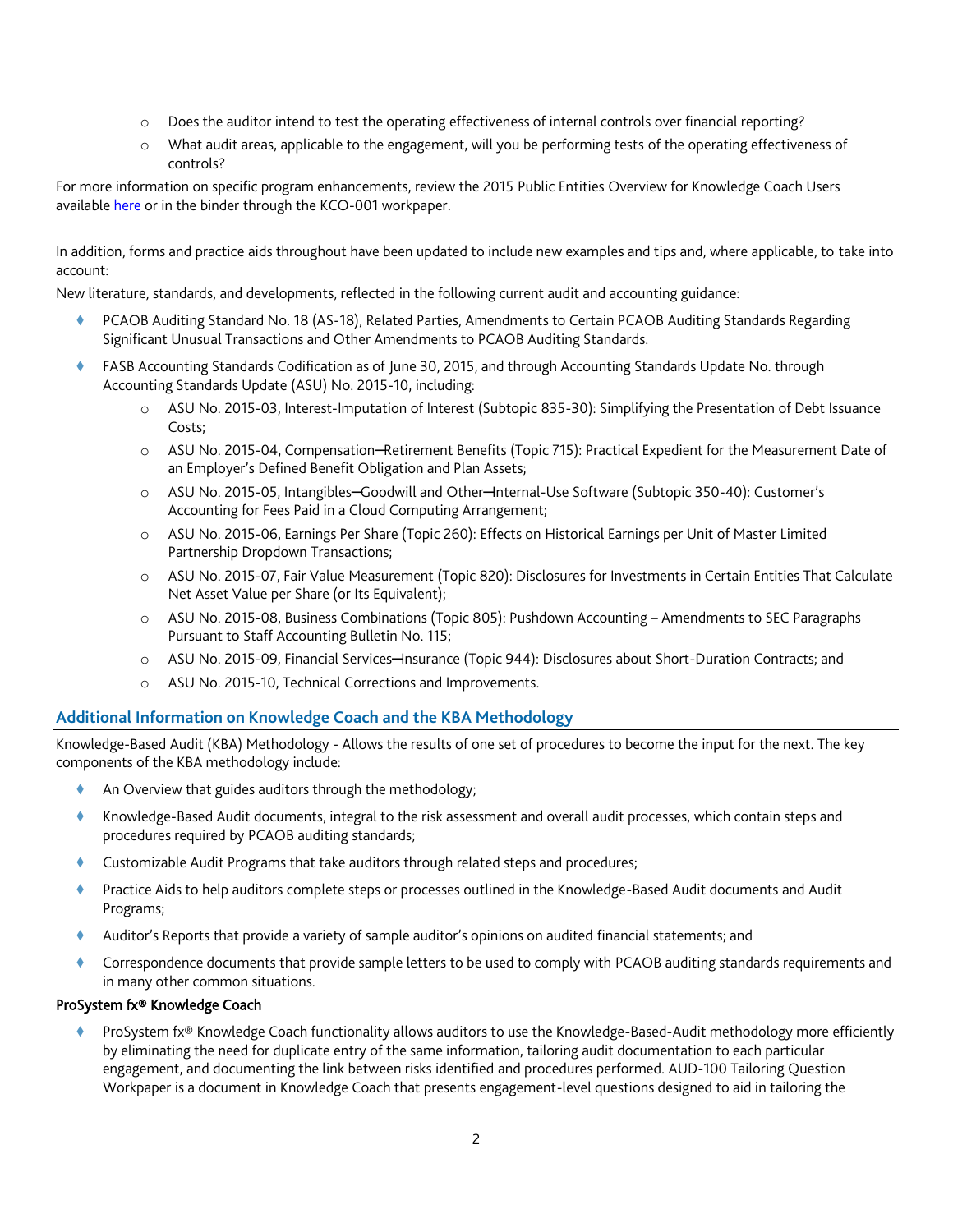engagement documentation to fit each client. Completing the questions helps the auditor avoid duplication and unnecessary workpapers.

- Before you begin your audit, please review the guidance in AUD-101 Overall Audit Program. This workpaper is intended to be your road map through a Knowledge-Based Audit methodology. You should start your audit with AUD-100 Tailoring Question Workpaper and AUD-101 Overall Audit Program.
- Risks can be captured via the Risk Summary task pane from any Knowledge Coach workpaper by the current editor of KBA-502 Summary of Risk Assessments. This allows the user to continuously assess risks during the engagement. Several workpapers prompt the consideration of the presence of risks, but the Risk Summary task pane must be used to document those risks. All documented risks flow to the Risk Summary. To ensure risks show in findings tables, make sure to check the "workpaper identified in" field of the Risk pane.
- Information Flow helps cut down on the time spent duplicating information across forms. In addition, the flow of consistent information ensures that information and updates to information are not missed between workpapers. Drill-down functionality helps the user navigate quickly to the source of the information, aiding in the review of the audit file.
- Diagnostics help keep track of unresolved issues like unanswered questions, incomplete risks, program steps not linked to risks or relevant assertions, missing workpaper, and more.
- Links to Accounting Research Manager (ARM)-If you subscribe to an ARM library that includes audit content, you can link directly to source material from Resources within Knowledge Coach workpapers. These links have been updated to reference to the accounting standards under the FASB Accounting Standards Codifications and the auditing standards issued by the AICPA. Also, if you subscribe to the Knowledge-Based Audits of Public Entities Guide on ARM, you can take advantage of links to the audit guide material from within the Knowledge Coach documents.
- Interpretive Guidance is integrated into each Knowledge Coach template through the Tips view of each new task pane. Informational features include Practice Points, Examples, Optional Workpapers, and Resources to help auditors work more effectively and efficiently. You can also navigate from Resources within a document or the tip pane directly to CCH's Accounting Research Manager and industry audit guides by simply clicking on the Reference.

#### Important Notes

- Make sure to save changes to workpapers before closing the workpaper or the binder to ensure data is correctly updated.
- If your Current Editor Knowledge Coach MS® Word workpapers become read-only or crash, please do the following:
	- o Keep the binder with the affected workpapers open.
	- o Highlight the workpaper in the binder window and go to Tools > Save Knowledge Coach Answers.
- Knowledge Coach cannot be used within the Shared File Room (SFR) feature of Engagement. However, Knowledge Coach workpapers can be shared across team members through check in, check out, workpaper assignment, syncing to the central file room and through peer-to-peer sync in the same way other Engagement workpapers are shared.

## System Requirements

- This title MUST be used with ProSystem *fx* ® Engagement version 7.2, ProSystem *fx*® Knowledge Coach version 2.2, and 2015 Financial Statement Base v2 and higher. If you are upgrading from ProSystem *fx*® Engagement 7.1 or lower please contact Technical Support at 1-800-PFX-9998 for detailed instructions.
- A minimum of 4GB of RAM is required for optimal performance when opening and navigating through ProSystem *fx*® Knowledge Coach workpapers.

# **Download Instructions**

Download the 2015 Knowledge Based Audits of Public Entities from the ProSystem *fx* ®Knowledge Coach Updates section of the ProSystem *fx*® Engagement Support Web site at the following URL[: http://support.cch.com/updates/KnowledgeCoach,](http://support.cch.com/updates/KnowledgeCoach) then select the Knowledge Coach Series and Download file link next to the 2015 Knowledge-Based Audits of Public Entities. On some occasions the content package file (.KCP) will download with the extension changed to .ZIP. If this occurs, please change the extension of the downloaded file to KCP using all capital letters.

You must install the 2015 Financial Statement Base v4 title before installing the 2015 Knowledge Based Audits of Public Entities. The Financial Statement Base title is also available at the following link:<http://support.cch.com/updates/KnowledgeCoach>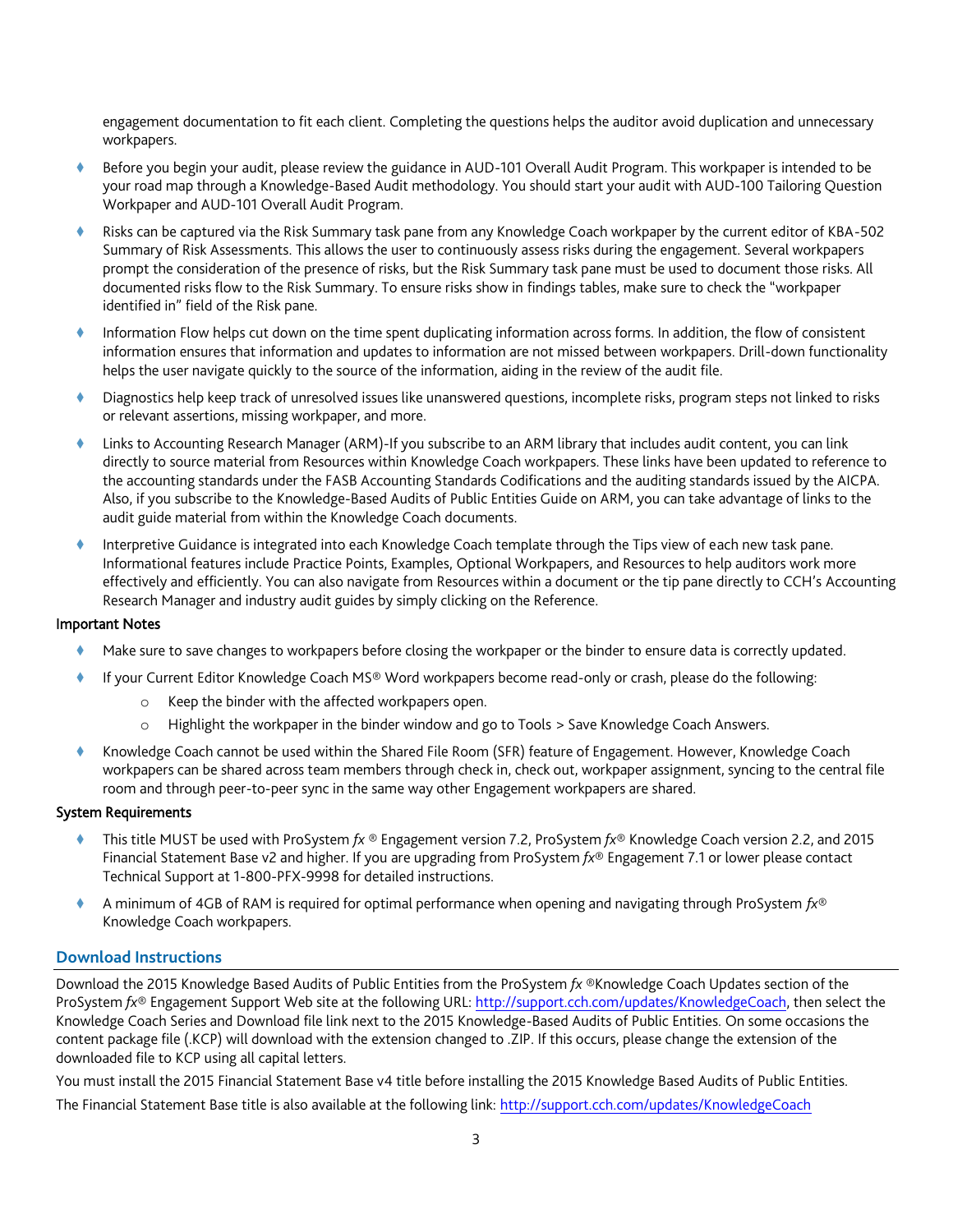If you have already installed this title for 2015 Knowledge-Based Audits of Public Entities, ensure you have the latest Knowledge Coach Content Update installed.

Important: ProSystem *fx*® Engagement version 7.2 or higher and Knowledge Coach version 2.2 must be installed on the computer in order to install this Knowledge Coach title. Additional requirements include Microsoft® Office 2007, Microsoft® Office 2007 Primary Interop Assemblies (PIA) and Visual Studio® 2005 Tools for the Office Second Edition Runtime, Visual Studio® Tools for Office System Runtime version 3.0, and Visual Studio® Tools for the Office System 3.0 Runtime Service Pack 1., Visual Studio® Tools for Office Runtime 4.0 (VSTOR) (32-bit version for 32-bit OS and 64-bit version for 64-bit OS).

The 2015 Knowledge-Based Audits of Public Entities (8/31/15). KCP download is a proprietary file that must be installed from within Engagement. Save this KCP file to a location on your local drive and follow the Installation Instructions included in the Release Bulletin.

#### **Installation Instructions**

Once you have downloaded your Knowledge Coach title, you will need to add it to the list of titles within ProSystem *fx* ® Engagement. The only additional system requirement is approximately 75MB of disk space to store your Knowledge Coach Program content files. Please refer to the ProSystem *fx* ® Engagement with Knowledge Coach Release Notes for any other system requirements.

After downloading the 2015 Knowledge Based Audits of Public Entities, do the following:

- Launch the ProSystem *fx* ® Engagement Workpaper Management application so that the Local File Room is displayed. Select Tools > Knowledge Coach Titles.
- The Knowledge Coach Titles window will be displayed.
- Choose Add Title.
- Browse to the title package file (\*.KCP) that you previously downloaded from the ProSystem *fx* ® Knowledge Coach Support Web site.
- Choose Open.
- The system will display a progress indicator while the title package is added. You will receive a message that the title has been successfully installed once the process is complete.

Once the title is added, you must release it, so that other staff members in your firm can use it. You may also wish to "unrelease" previous versions of the title.

To unrelease a title:

- Select a version of the KBA Public Entities titles.
- Choose Unrelease Title. The date will be removed from the Date released column and staff that do not have the staff group property right to insert unreleased titles will not be able to insert the unreleased titles into a binder.

Note: You can determine this access in the ProSystem *fx*® Engagement Admin module by selecting a staff group and choosing File > Properties > Content "Insert Knowledge Coach workpapers from unreleased titles" option.

To release a title:

- Select one of the Knowledge Coach titles in the list that has been added but is not yet released.
- Choose Release Title. The current date and time will be displayed in the Date released column, and the status will change to "Released."

Note: You must add and assign a Knowledge Coach module as well as the Knowledge Coach title license in the ProSystem *fx* ® Engagement Administrator before using the workpapers.

Important: Once the 2015 Knowledge-Based Audits of Public Entities titles have been added and released, they will be automatically deployed to other staff members when they login to the "Office" location, or when they synchronize a binder that contains Knowledge Coach workpapers from this title.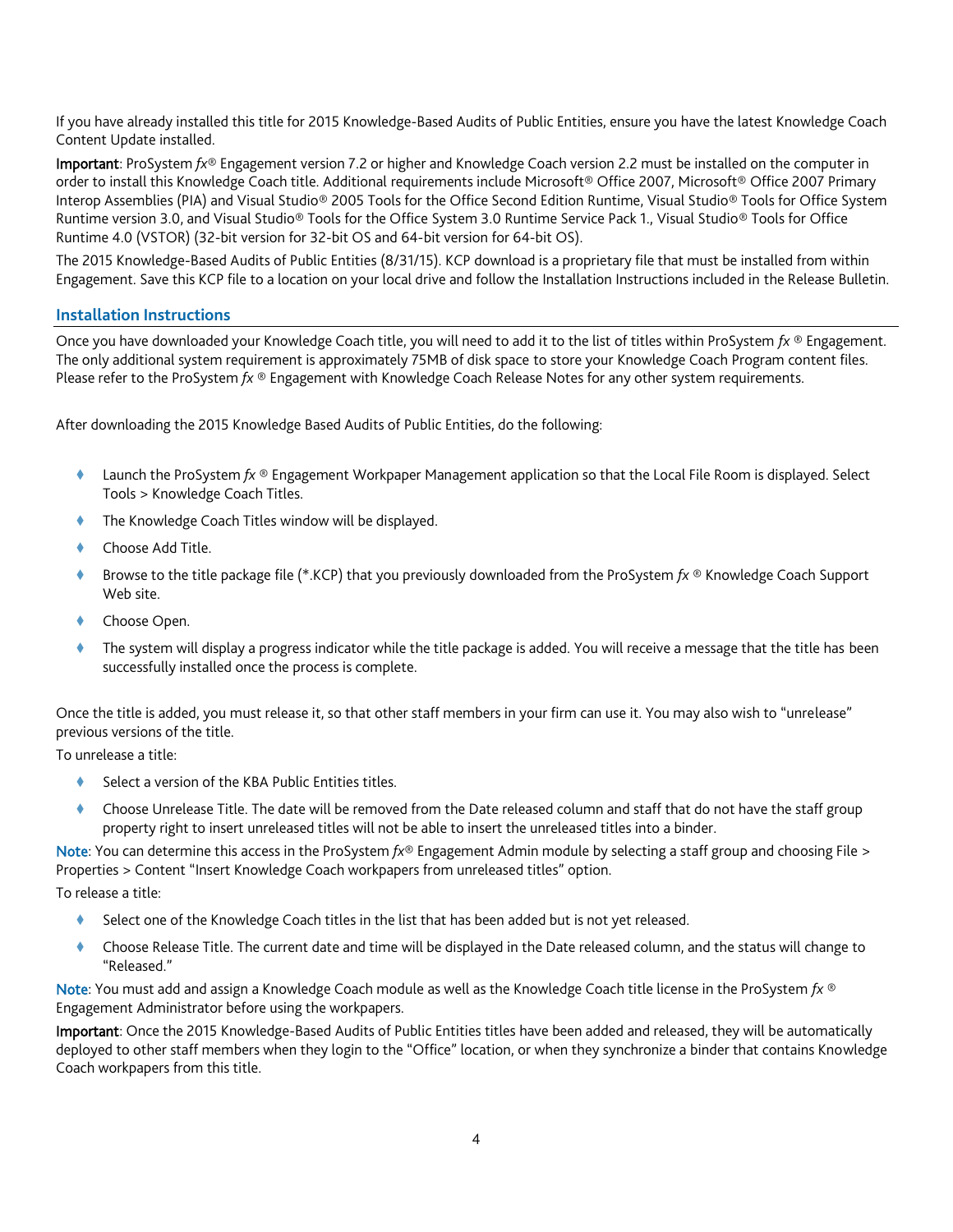## **Online Permission Key**

Permission key files may be downloaded from our Web site a[t https://prosystemfxsupport.tax.cchgroup.com/permkey/download.aspx](https://prosystemfxsupport.tax.cchgroup.com/permkey/download.aspx)  or when adding or updating the new licenses within ProSystem *fx*® Engagement with Knowledge Coach version 7.2 and higher. After updating the license file in the ProSystem *fx*® Engagement Admin module, licenses need to be assigned to the staff who will use 2015 Knowledge-Based Audits of Public Entities.

If you have not already established a Single Sign-on (SSO) account with Customer Service, we urge you to do so at this time. Permission keys are no longer generally distributed via floppy diskette. You can choose to continue receiving the diskette by going to <https://prosystemfxsupport.tax.cchgroup.com/service/accountadmin/> , clicking the Firm Administration link, and making the appropriate selection (SSO access is required), or by contacting Customer Service at 1-800-PFX-9998.

## **Accounting Research Manager**

CCH's Accounting Research Manager is the most comprehensive, up-to-date and objective online database of financial reporting literature. It includes all authoritative and proposed accounting, auditing, and SEC literature, plus independent, expert-written interpretive guidance.

Our Weekly Summary email newsletter highlights the key developments of the week, giving you assurance that you have the most current information. It provides links to new FASB, AICPA, SEC, EITF, and IASB authoritative and proposal-stage literature, plus guidance from financial reporting experts.

Our team of content experts updates the system on a daily basis, so you can stay as current as possible. What's more, our experts attend critical, standard-setting meetings and summarize the results for you, which means you'll learn of newly released literature and deliberations of current financial reporting projects as soon as they occur! Plus, you'll benefit from their easy-to-understand technical translations. Our expert's interpretations clearly lay out what the rules mean from your perspective.

Also available in the Knowledge-Based Audits of Public Entities title, a guide that helps you comply with the most recent professional standards and guidance for the conduct of compilations and reviews and to integrate the use of practice aids, tools, and other resources with its guidance. This publication supplements and complements the Knowledge-Based documents that are available in Knowledge Coach.

With Accounting Research Manager, you maximize the efficiency of your research time, while enhancing your results. Learn more about our content, our experts, and how you can request your free trial by visiting [http://www.accountingresearchmanager.com.](http://www.accountingresearchmanager.com/) You can also access the Accounting Research Manager Web site by selecting the item in ProSystem *fx* ® Engagement from the Guidance tab on the Shortcuts bar in the Binder window.

Reference to Accounting Research Manager (ARM) – If you subscribe to an ARM library that includes public content, you can link directly to source material from Resources within Knowledge Coach documents. These links have been updated to refer to the accounting standards under the FASB Accounting Standards Codifications. Also, if you subscribe to the Knowledge-Based Audits of

Public Entities Guide on ARM, you can take advantage of references to the guide material from within the Knowledge Coach documents.

# **Using Your Knowledge Coach Content**

To use your Knowledge Coach Workpaper Templates, open a binder in ProSystem *fx*® Engagement, select the workpaper tab into which you would like to insert the workpaper, and select New Knowledge Coach Workpaper from the toolbar or File menu. The New Knowledge Coach Workpaper dialog appears (Figure 1).

Select the New Knowledge Coach Title with the content you would like to use. You can only select titles you have installed. The information displayed changes to reflect the workpaper organization available for the selected title.

| $\times$<br>New Knowledge Coach Workpaper                                                                                                                                                                                                                                                                                                                                                                                                                                                                 |                                                                                                             |
|-----------------------------------------------------------------------------------------------------------------------------------------------------------------------------------------------------------------------------------------------------------------------------------------------------------------------------------------------------------------------------------------------------------------------------------------------------------------------------------------------------------|-------------------------------------------------------------------------------------------------------------|
| Industry: 2015 KBA PCAOB<br>Add Independent Workpapers without Foundation Workpapers                                                                                                                                                                                                                                                                                                                                                                                                                      | ≣ا⊷<br>-4<br>v                                                                                              |
| 000-Resources<br>$+$<br>100-The Communications Hub<br>田…<br>200-Pre-Engagement Procedures<br>Ė<br>300-Risk Assessment-Understanding the Entity & Environment<br>Ė<br>400-Risk Assessment-Design of Internal Controls<br>÷<br>500-Assessing Risk of Material Misstatement<br>⊞⊹I✔<br>600-Audit Procedures-Response to Assessed Risks<br>Ė<br>700-Audit Procedures-Tests of Internal Controls<br>Ė<br>800-Audit Procedures-Substantive Tests<br>田<br>900-Evaluating, Concluding & Reporting Procedures<br>÷ | Details of selected workpaper<br>Highlight a workpaper or select<br>a workpaper check box to see<br>details |
|                                                                                                                                                                                                                                                                                                                                                                                                                                                                                                           |                                                                                                             |
| OK                                                                                                                                                                                                                                                                                                                                                                                                                                                                                                        | Help<br>Cancel                                                                                              |